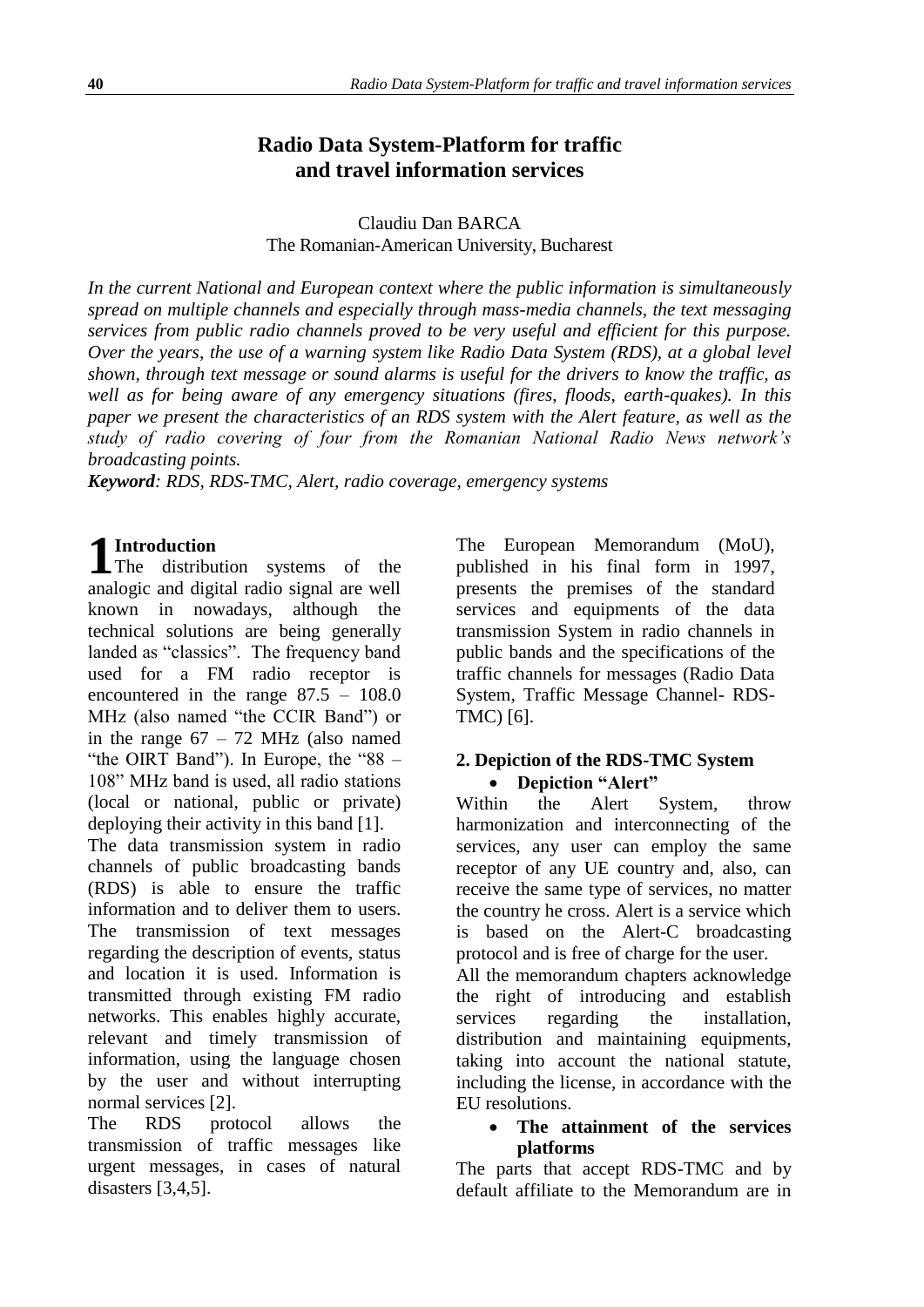agree to create services platforms that include the public authorities, road infrastructures operators, information providers, broadcasters and broadcast network operators [7]. This platforms will ensure the base for the European coordination and will allow introducing the services operated by the corresponding parts. Also, they represents tools for performing and maintaining the services suitability, in accordance with the standard RDS-TMC, including the Alert functionality.

In 2003 was adopted the ISO 14819-1.2.3 standard, that defines the Alert-C protocol used by RDS-TMC [8,9,10].

The ISO 14819-1 standard defines the Alert-C protocol and the format of the data groups, necessary for transmitting RDS-TMC information:

- 3A group information regarding the TMC application and it parameters
- 8A group information regarding the services provider and traffic information.

The format of the 8A[8] data group is presented in **Fig. 1**.



**Fig. 1.** The format of the 8A data group

The RDS-TMC posts contain coded information regarding the event, location, etc [9].

The format of the standard RDS-TMC post is presented in **Fig 2**.

- Event (11 bits): coding set by ISO 14819-2.
- Location (16 bits): location established by the national table of locations as depicted in ISO 14819-3.
- Direction  $(1 \text{ bit})$ : direction  $+/-$  meaning toward street (predefined)
- Extent (3 bits) defines the next location.
- Duration  $(3 \text{ bits})$  the estimated duration of the problem.

|                | Event Location Direction | Extent | Duration / Time |
|----------------|--------------------------|--------|-----------------|
| $\sqrt{20047}$ |                          |        |                 |

**Fig. 2.** The format of the standard RDS-TMC post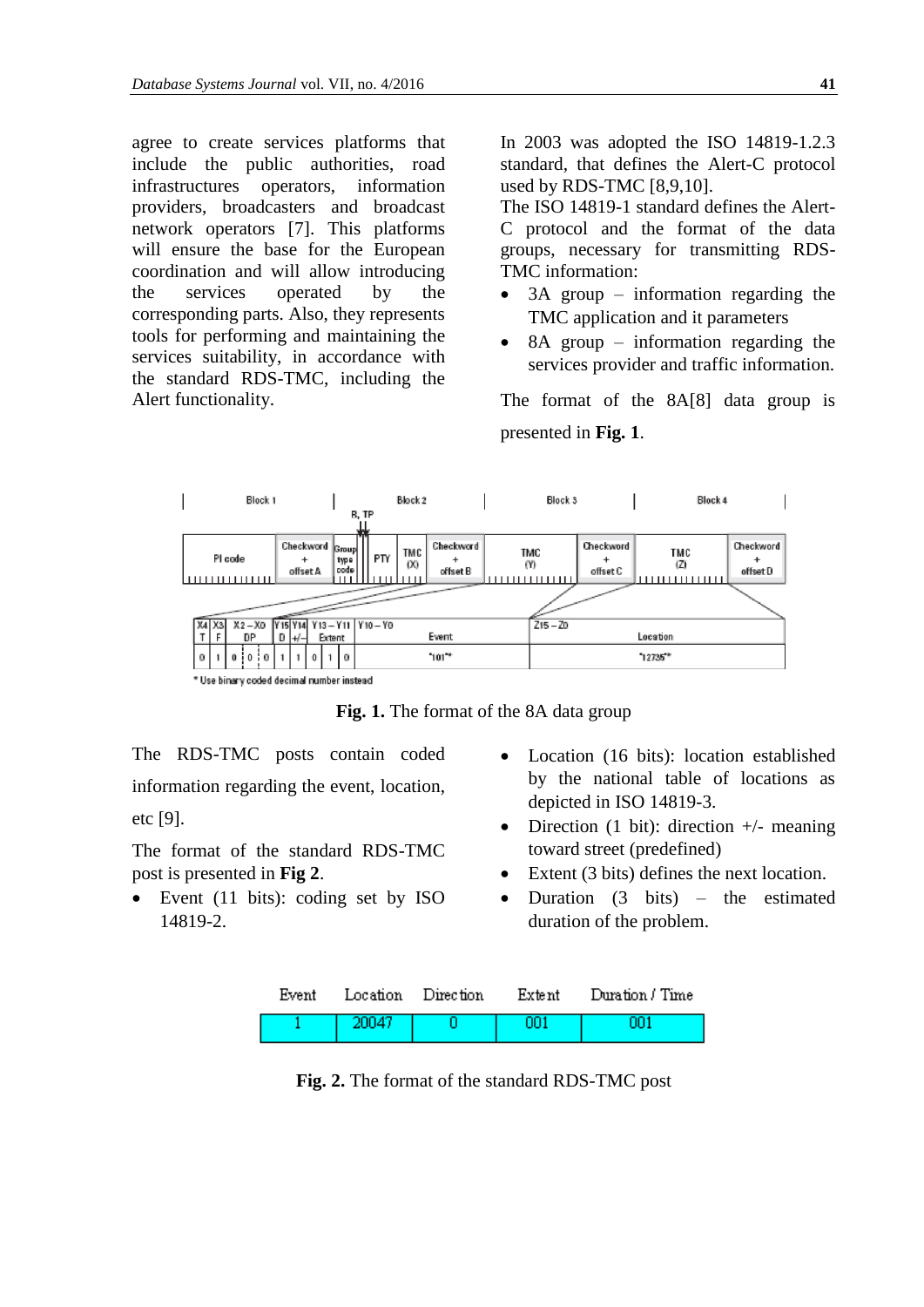The message is coded when is transmitted, resulting in a coded message, previously defined. The TMC receptor/navigator decodes the initial message and it is provided to the user as text. One of the advantages of the coded message, above the text one, is that it can be presented to the user in the selected language.

## **The table of RDS-TMC Locations** [10]

The location is transmitted throw a 16 bits code. Each country must define a table of RDS-TMC locations, which is able to correlate the location code and the location itself. The following information will be provided: location, geographical coordinates, name of the location, etc.

The table of TMC locations is the starting point for the destination of the transmitted messages by the encoders of the radio stations. Specific codes that select locations from the events areas are transmitted.

Each country has a unique table of RDS-TMC locations, which needs to comprise all locations necessary for the TMC system to work properly. The maximum number of locations defined using a table is 65200.

The ISO 14819-3 standard requires that one country can assign maximum 4 tables of locations.

The ISO 14819-3 standard defines the mode in which the locations must be chosen and how the location table can be defined (made of 22 different tables). In the EU, there is a certification body format for the table of RDS-TMC locations, which checks the compliance with the standard, regarding the TMC table content for each country that desires the TMC system implementation. This certification body is TMC Forum.

After certification, the location table of the specific country is becoming public, in order for the navigator manufacturers to use in their navigation papers.

This process of certification is made when defining the TMC locations table and also when the later versions are elaborated.

At the physical level, there is a table named "header" and 22 tables that can make possible the locations descriptions. Hereby are a few of the most important tables:

- table SUBTYPES it contains the RDS areas subtypes (Area – A, Linear  $-L$ , Points  $-P$ )
- table LANGUAGES information regarding the language
- table NAMES the locations names
- table README characters and other information regarding the local standard
- table ADMINISTRATIVE AREA
- table ROADS roads table
- table SEGMENTS- the table that defines segments
- table PONTS the table that defines points (P)
- table INTERSECTION information about the intersections

Radio stations traditional are limited by two factors: the transmission power of a station on a certain frequency (normally limited to a radius of 150 km, but can be more or less depending on antenna height, relief, power emission) and the number of frequencies available that vary by state and country.

To achieve RDS-TMC services are required to implement broadcasting networks so as to allow their radio coverage of radio reception in good condition highway road (at least European corridors and subsequent national roads). The location of radiant systems is performed in accordance with radio coverage studies, best results give radio systems developed by one of the following strategies:

• choosing for each large area (hundreds of kilometers) of a major operator to ensure that the transmission of radio and RDS-TMC through multiple transmitters own it and having total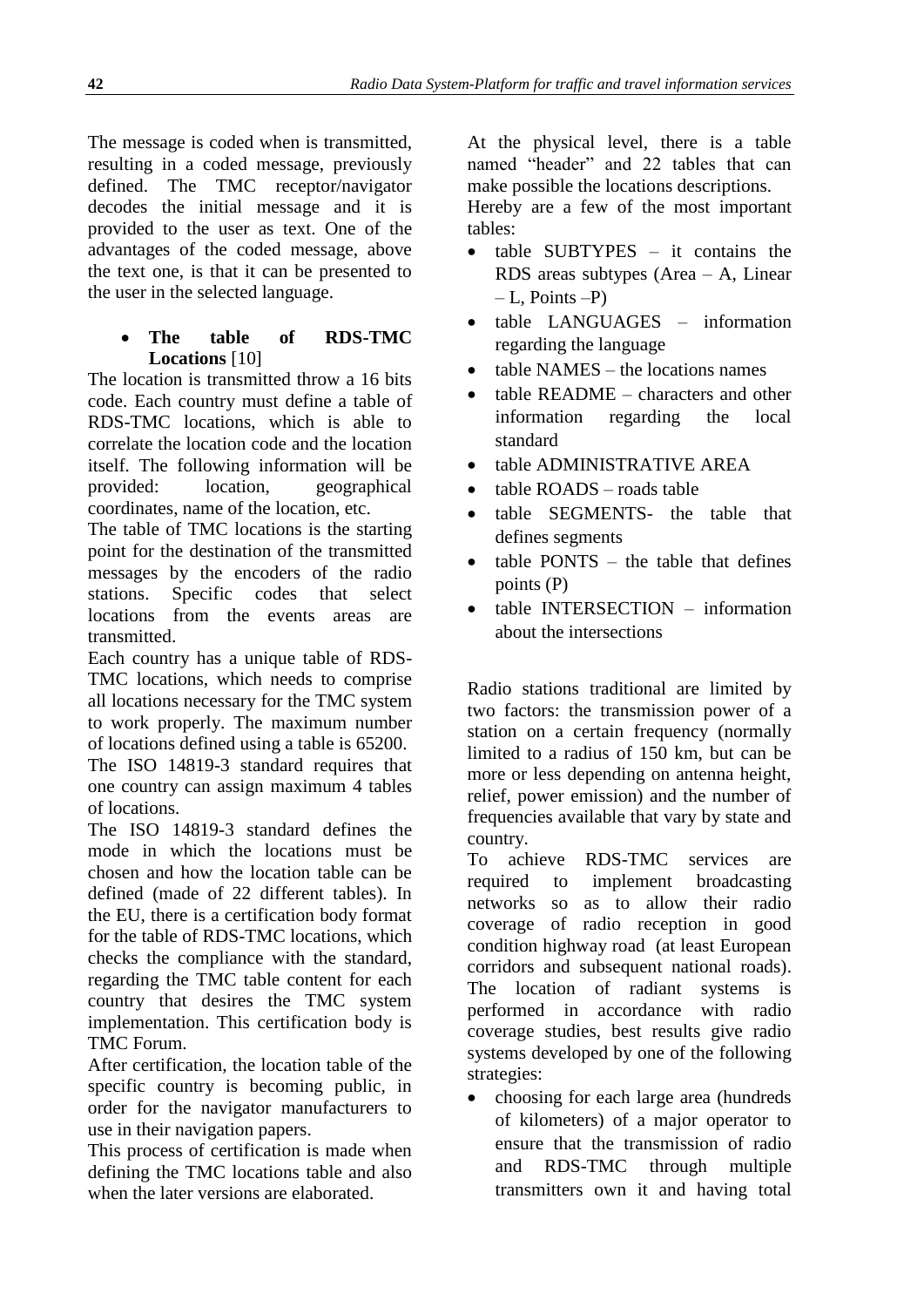management of the network and messages sent

 harmonisation RDS-TMC services that can be provided by all local broadcasters by making working arrangements between them and RDS messaging center. Through this agreement they must ensure public services equivalent RDS.

An ideal solution would be to adopt an implementation techniques using services of only one radio operator, large-scale, it has the ability to cover the geographical areas as large as possible.

Another solution would be to create a directive antenna systems, which provides a radio field asymmetrically oriented areas of interest.

Directive antennas are the ones that mainly affects the radiation diagram to a certain direction of orientation. A directive antenna works focusing the signal on a certain direction with the others, and known as antenna "beam". One of the great advantages of

encapsulated antenna beam (typical installation method for broadcasting antennas) is that it is not affected by rain, snow, sand and electrostatic loads. Rain or storms charged electrostatically atmosphere resulting the increased noise band antennas vertical and horizontal. .As a special feature, asymmetrical antennas (generally made on the basis of multiple vibrating element) are totally immune to this type of noise (**Fig. 3**).



**Fig. 3** Asymmetric dipole antenna radio and symmetric dipole antenna radio [11]

Another solution would be to create a passive repeaters placed along roads. These repeaters have the advantage that allow to re-route the signal characteristics influence without having on emission and radiation originating signal systems. Also, due to the transfer characteristics of the radio band, the systems allow the guidance of more frequent, corresponding to several public radio operators.

#### **3. The structure of the broadcasting stations**

The RDS message will be in the location where the broadcaster is located, which is basically RDS radio interface. Interconnection interface is provided for compatibility standards imposed by RDS radio standards.

RDS encoder output will connect to one of the entrances mixer / modulator FM broadcaster.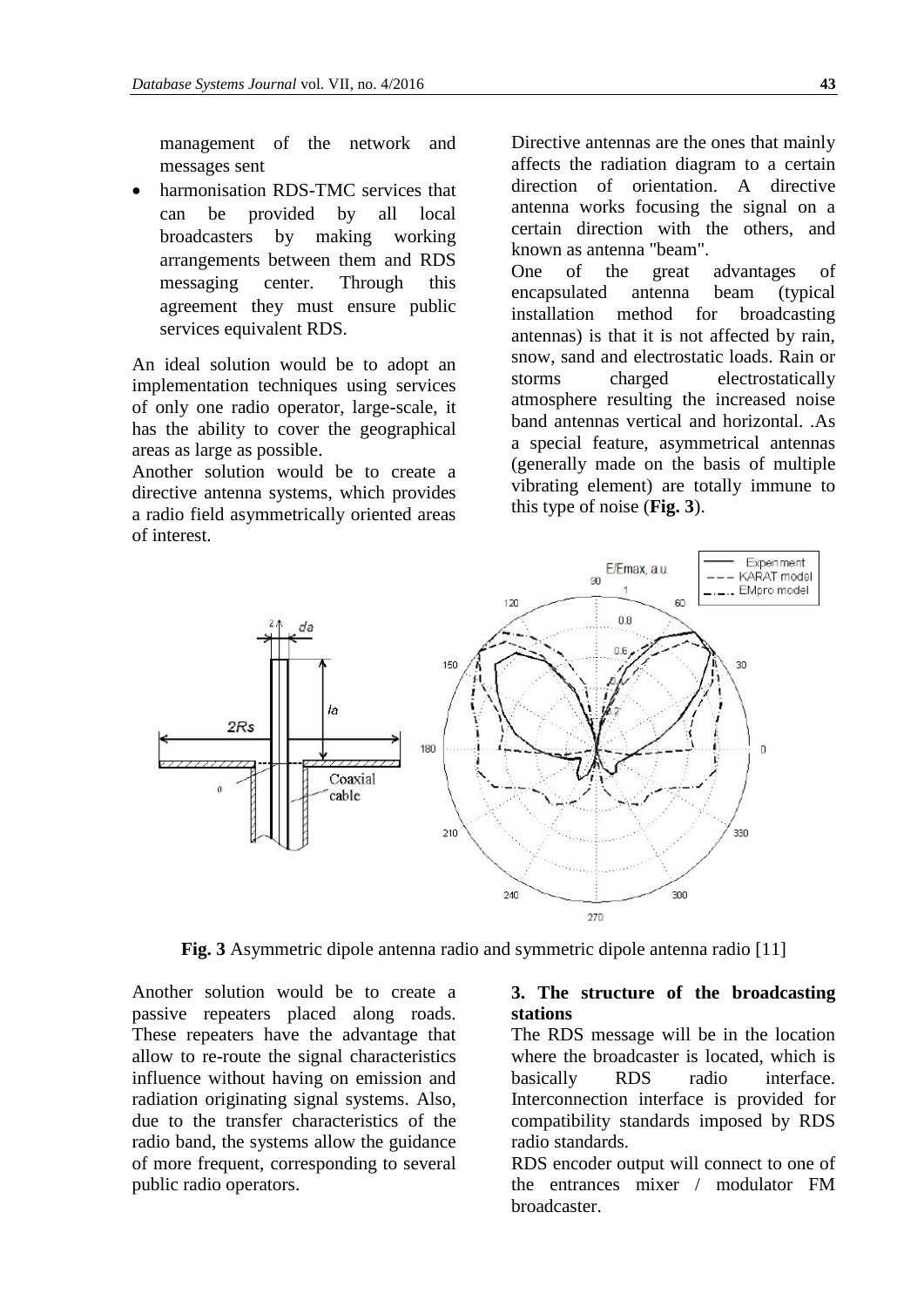The interconnection scheme is shown in **Fig. 4**:



**Fig. 4.** The scheme interconnection stations broadcasting

In order to increase overall system reliability, encoder connects directly to data transmission networks, without need of intermediate equipment. Equipment used for radio equipment at each station fit entirely in RDS standards, the equipment have very good quality with very good reliability and excellent quality signal. These devices are integrated (virtually the entire local system is included in one physical equipment), standard and professional radio transmitter connects to any standard. From a physical perspective, they are modular rack .Thus is minimal installation effort and also local area connectivity is near. Physical connections are avoided for very long or terminating successive fields which could induce foreign radiant with undesirable effects on the local system. Connecting encoders RDS broadcasting systems involves their installation near transmitter module (whether the power amplifier is at the same location or not), as annexed to the way existing broadcast system. The connection is made directly through wiring and a sleeve locally standard, so that operations should not involve disconnection or disruption of local broadcasting.

In terms of the RDS-TMC system overall the technology aim is to achieve a wireless network with data transmission in the form of RDS to ensure radio coverage in all areas of interest, regardless of the strategy adopted or radio implementation territory.

For this purpose, the implementation of a national or local (but over wide areas) is necessary to undertake studies of radio coverage for each geographic area in part.

#### **4. The coverage of the network broadcasters Romanian Radio Broadcasting Corporation**

I used the software ICS Telecom and realized full coverage network of stations where RDS encoders were installed. (**Fig. 5-8**)

Locations of these stations are:

 **Costila**, 45.427161N, 25.48708E, Radio România Actualități 102.20MHz, 100kW;



**Fig. 5** Map representing the range of the transmitter from the network of Romania Actualitati installed at Costila (operating frequency  $= 102.2$  MHz)

 **Herastrau**, 44°28'37" N / 26°03'00" E, Radio România Actualități 105.3 MHz, 10kW



**Fig. 6** Map representing the range of the transmitter from the network of Romania Actualitati installed at Herastrau (operating frequency  $= 105.3$  Mhz)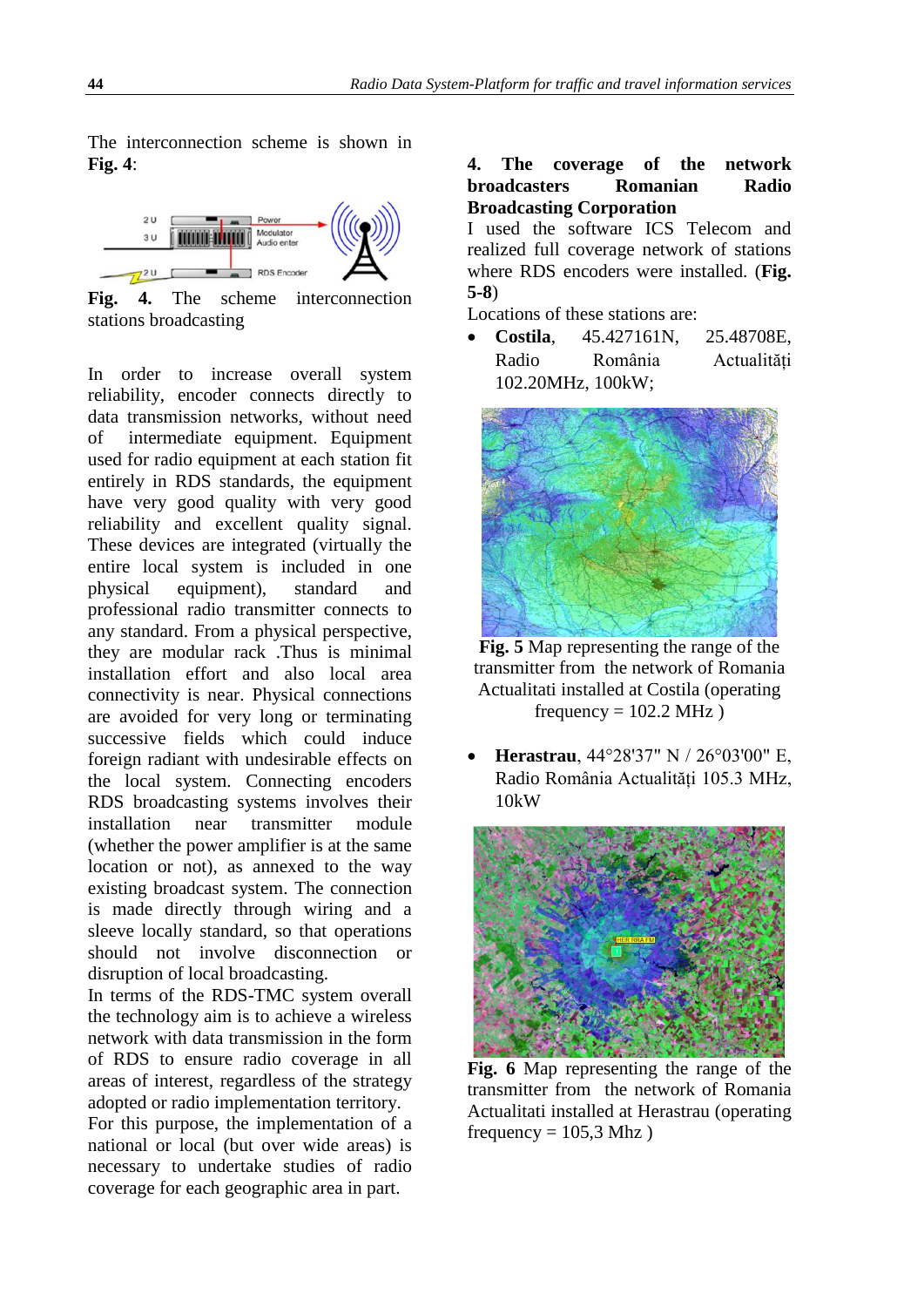**Cozia**, 45°19'16"N / 24°19'46"E, Radio România Actualități 103.40 MHz, 10 kW;



**Fig. 7** Map representing the range of the transmitter from the network of Romania Actualitati installed at Cozia (operating frequency  $= 103,4$  Mhz)

 **Vacareni**, 45°19'39" N / 28°10'36" Е, 45.3277379N, 28.1768203E, Radio România Actualități 106.40 MHz,10 kW



**Fig. 8** Map representing the range of the transmitter from the network of Romania Actualitati installed at Văcăreni (operating frequency  $= 106,4$  Mhz)

The study reveals that using maximum performance of the network of transmitters to this radio station obtained large areas of

coverage so that it can achieve an early warning system RDS whose beneficiaries are drivers (System Alert) as and population exposed to risks the calamnitate (text and audio).

### **5. Conclusions**

The RDS system is taking ground by its many possibilities of low implementation costs and various applications, known for its rapid development especially in the automobile traffic. On the other hand, because of its low implementation costs (despite the service's quality and efficiency) and its high increase in national radio network coverage, the system can be developed in future for other purposes too, such as emergency situations awareness. This system's main advantage is that it offers a reliable and secure information system without major maintenance and user expenses, the latter taking the entire benefit of it directly and transparently. Because of the almost inexistent user costs, the RDS based warning systems prove to be the most efficient and with the largest reach-out to its consumers

#### **References**

- [1] The Directory of European FM Broadcasting, *European FM Handbook 2002-2003*, 13th edition, published July 1st 2002, B5 format, ISBN 951- 98733-1-7
- [2] Dietmar Kopitz, Bev Marks, *RDS: The Radio Data System*, Artech House,1999
- [3] Cristina Coculescu, Mironela Pirnau, Mihai Alexandru Botezatu, *Processing and interpretation of statistical data regarding the occurrence of earthquakes*, Journal of Information Systems & Operations Management, Vol. 10 No.2 / December, pag. 364- 372, 2016, ISSN 1843-4711
- [4] George Căruțașu, Cezar Botezatu, Mihai Botezatu, *Expanding eCall from cars to other means of transport*, Journal of Information Systems &